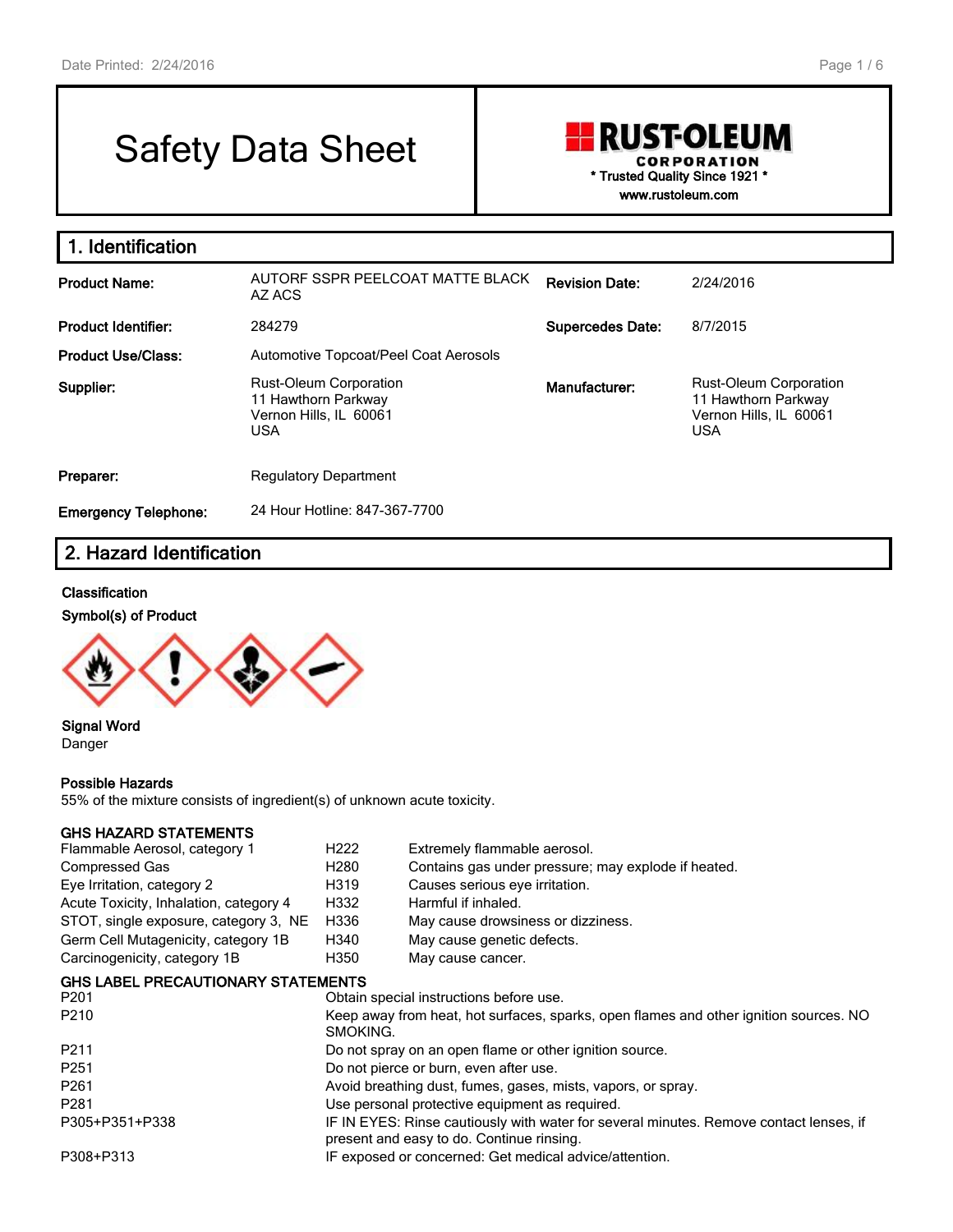P312 Call a POISON CENTER or doctor/physician if you feel unwell. P337+P313 If eye irritation persists: Get medical advice/attention. P403+P233 Store in a well-ventilated place. Keep container tightly closed. P410+P403 Protect from sunlight. Store in a well-ventilated place. P410+P412 Protect from sunlight. Do not expose to temperatures exceeding 50°C / 122°F.

## **3. Composition/Information On Ingredients**

| <b>HAZARDOUS SUBSTANCES</b>            |                |                             |                       |                       |
|----------------------------------------|----------------|-----------------------------|-----------------------|-----------------------|
| <b>Chemical Name</b>                   | CAS-No.        | <u>Wt.%</u><br><b>Range</b> | <b>GHS Symbols</b>    | <b>GHS Statements</b> |
| Naphtha, Petroleum, Hydrotreated Light | 64742-49-0     | $10 - 25$                   | GHS08                 | H304-340-350          |
| Propane                                | 74-98-6        | $10 - 25$                   | GHS04                 | H <sub>280</sub>      |
| n-Butyl Acetate                        | 123-86-4       | $10 - 25$                   | GHS02-GHS07           | H <sub>226</sub> -336 |
| Methyl Isobutyl Ketone                 | 108-10-1       | $10 - 25$                   | GHS02-GHS06           | H225-319-331-335      |
| Methyl Acetate                         | 79-20-9        | $10 - 25$                   | GHS02-GHS07           | H225-319-332-336      |
| <b>Ethyl Acetate</b>                   | 141-78-6       | $2.5 - 10$                  | GHS02-GHS07           | H225-319-336          |
| n-Butane                               | 106-97-8       | $2.5 - 10$                  | GHS04                 | H <sub>280</sub>      |
| Solvent Naphtha, Light Aromatic        | 64742-95-6     | $0.1 - 1.0$                 | GHS07-GHS08           | H304-332-340-350      |
| Ethylbenzene                           | $100 - 41 - 4$ | $0.1 - 1.0$                 | GHS02-GHS07-<br>GHS08 | H225-304-332-373      |
| Carbon Black                           | 1333-86-4      | $0.1 - 1.0$                 | Not Available         | Not Available         |
| Ethanol                                | 64-17-5        | $0.1 - 1.0$                 | GHS02                 | H <sub>225</sub>      |

# **4. First-aid Measures**

**FIRST AID - EYE CONTACT:** Immediately flush eyes with plenty of water for at least 15 minutes holding eyelids open. Get medical attention. Do NOT allow rubbing of eyes or keeping eyes closed.

**FIRST AID - SKIN CONTACT:** Wash skin with soap and water. Remove contaminated clothing. Get medical attention if irritation develops or persists.

**FIRST AID - INHALATION:** Remove to fresh air. If not breathing, give artificial respiration. If breathing is difficult, give oxygen. Get immediate medical attention. Do NOT use mouth-to-mouth resuscitation. If you experience difficulty in breathing, leave the area to obtain fresh air. If continued difficulty is experienced, get medical assistance immediately.

**FIRST AID - INGESTION:** Aspiration hazard: Do not induce vomiting or give anything by mouth because this material can enter the lungs and cause severe lung damage. Get immediate medical attention. If swallowed, get medical attention.

# **5. Fire-fighting Measures**

**EXTINGUISHING MEDIA:** Alcohol Film Forming Foam, Carbon Dioxide, Dry Chemical, Dry Sand, Water Fog

**UNUSUAL FIRE AND EXPLOSION HAZARDS:** FLASH POINT IS LESS THAN 20°F. EXTREMELY FLAMMABLE LIQUID AND VAPOR!Water spray may be ineffective. Closed containers may explode when exposed to extreme heat due to buildup of steam. Closed containers may explode when exposed to extreme heat. Vapors may form explosive mixtures with air. Vapors can travel to a source of ignition and flash back. Keep containers tightly closed. Isolate from heat, electrical equipment, sparks and open flame. Perforation of the pressurized container may cause bursting of the can. No unusual fire or explosion hazards noted.

**SPECIAL FIREFIGHTING PROCEDURES:** Water may be used to cool closed containers to prevent pressure buildup and possible autoignition or explosion. Full protective equipment including self-contained breathing apparatus should be used. Evacuate area and fight fire from a safe distance. Use water spray to keep fire-exposed containers cool. Containers may explode when heated.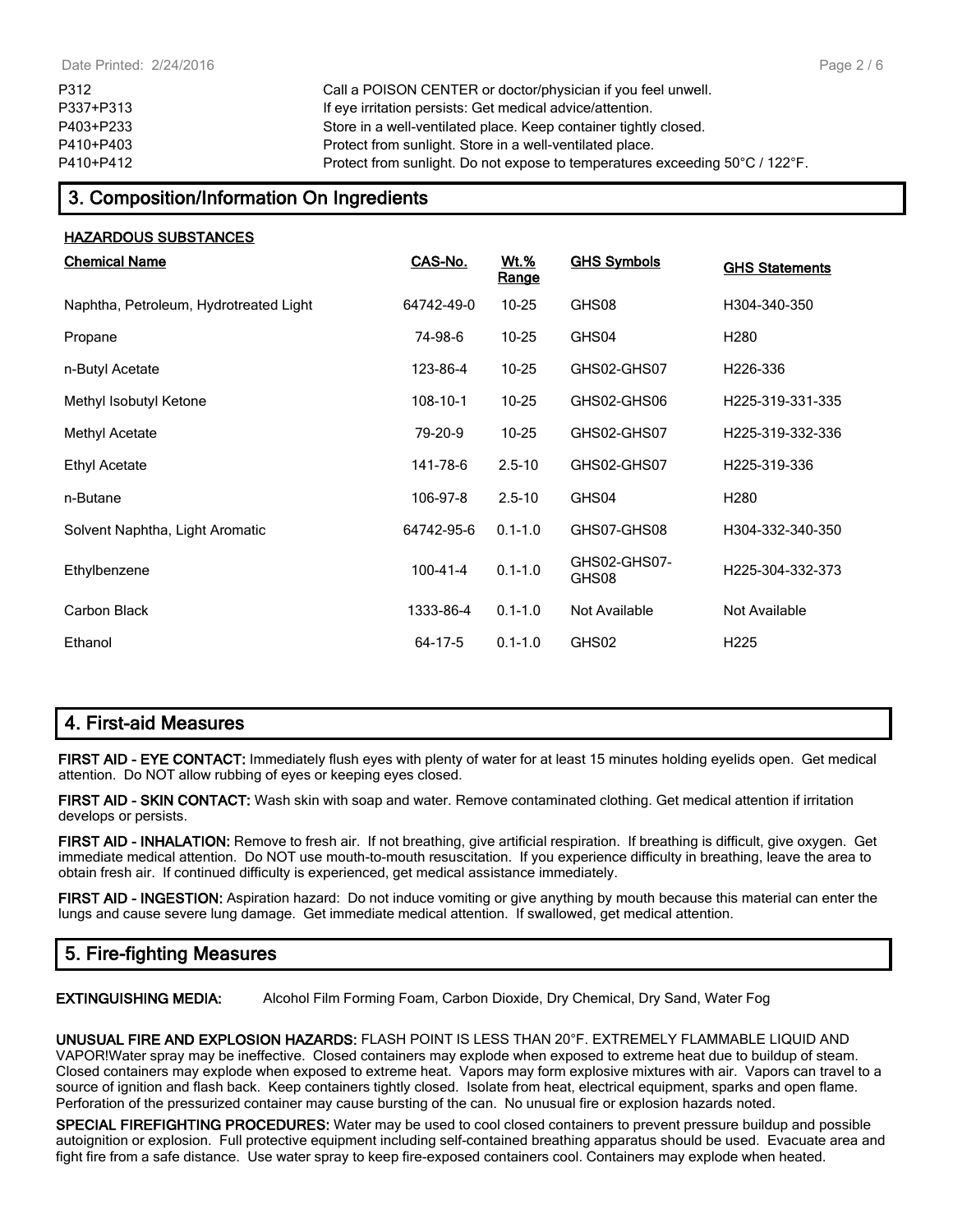## **6. Accidental Release Measures**

**STEPS TO BE TAKEN IF MATERIAL IS RELEASED OR SPILLED:** Contain spilled liquid with sand or earth. DO NOT use combustible materials such as sawdust. Isolate the hazard area and deny entry to unnecessary and unprotected personnel. Remove all sources of ignition, ventilate area and remove with inert absorbent and non-sparking tools. Dispose of according to local, state (provincial) and federal regulations. Do not incinerate closed containers. Ventilate area, isolate spilled material, and remove with inert absorbent. Dispose of contaminated absorbent, container, and unused contents in accordance with local, state, and federal regulations.

# **7. Handling and Storage**

**HANDLING:** Wash thoroughly after handling. Wash hands before eating. Remove contaminated clothing and launder before reuse. Use only with adequate ventilation. Follow all MSDS/label precautions even after container is emptied because it may retain product residues. Avoid breathing fumes, vapors, or mist. Avoid contact with eyes, skin and clothing.

**STORAGE:** Store in a dry, well ventilated place. Keep container tightly closed when not in use. Keep containers tightly closed. Isolate from heat, electrical equipment, sparks and open flame. Contents under pressure. Do not store above 120 ° F. Store large quantities in buildings designed and protected for storage of NFPA Class I flammable liquids. Keep away from heat, sparks, flame and sources of ignition. Avoid excess heat. Product should be stored in tightly sealed containers and protected from heat, moisture, and foreign materials.

| <b>Chemical Name</b>                             | CAS-No.        | Weight %<br>Less Than | <b>ACGIH TLV-</b><br><b>TWA</b> | <b>ACGIH TLV-</b><br><b>STEL</b> | <b>OSHA PEL-TWA</b> | <b>OSHA PEL-</b><br><b>CEILING</b> |  |
|--------------------------------------------------|----------------|-----------------------|---------------------------------|----------------------------------|---------------------|------------------------------------|--|
| Naphtha, Petroleum,<br><b>Hydrotreated Light</b> | 64742-49-0     | 20.0                  | N.E.                            | N.E.                             | N.E.                | N.E.                               |  |
| Propane                                          | 74-98-6        | 20.0                  | N.E.                            | N.E.                             | 1000 ppm            | N.E.                               |  |
| n-Butyl Acetate                                  | 123-86-4       | 15.0                  | 150 ppm                         | $200$ ppm                        | 150 ppm             | N.E.                               |  |
| Methyl Isobutyl Ketone                           | 108-10-1       | 15.0                  | 20 ppm                          | 75 ppm                           | 100 ppm             | N.E.                               |  |
| Methyl Acetate                                   | 79-20-9        | 15.0                  | $200$ ppm                       | $250$ ppm                        | $200$ ppm           | N.E.                               |  |
| <b>Ethyl Acetate</b>                             | 141-78-6       | 10.0                  | $400$ ppm                       | N.E.                             | $400$ ppm           | N.E.                               |  |
| n-Butane                                         | 106-97-8       | 10.0                  | N.E.                            | $1000$ ppm                       | N.E.                | N.E.                               |  |
| Solvent Naphtha, Light Aromatic                  | 64742-95-6     | 1.0                   | N.E.                            | N.E.                             | N.E.                | N.E.                               |  |
| Ethylbenzene                                     | $100 - 41 - 4$ | 1.0                   | 20 ppm                          | N.E.                             | $100$ ppm           | N.E.                               |  |
| Carbon Black                                     | 1333-86-4      | 1.0                   | $3 \text{ mg/m}$                | N.E.                             | $3.5 \text{ mg/m}$  | N.E.                               |  |
| Ethanol                                          | 64-17-5        | 1.0                   | N.E.                            | $1000$ ppm                       | 1000 ppm            | N.E.                               |  |

## **8. Exposure Controls/Personal Protection**

#### **PERSONAL PROTECTION**

**ENGINEERING CONTROLS:** Use process enclosures, local exhaust ventilation, or other engineering controls to control airborne levels below recommended exposure limits. Use explosion-proof ventilation equipment. Provide general dilution of local exhaust ventilation in volume and pattern to keep TLV of hazardous ingredients below acceptable limits. Prevent build-up of vapors by opening all doors and windows to achieve cross-ventilation.

**RESPIRATORY PROTECTION:** A respiratory protection program that meets OSHA 1910.134 and ANSI Z88.2 requirements must be followed whenever workplace conditions warrant a respirator's use. A NIOSH/MSHA approved air purifying respirator with organic vapor cartridge or canister may be permissible under certain circumstances where airborne concentrations are expected to exceed exposure limits.

**SKIN PROTECTION:** Use gloves to prevent prolonged skin contact. Nitrile or Neoprene gloves may afford adequate skin protection.

**EYE PROTECTION:** Use safety eyewear designed to protect against splash of liquids.

**OTHER PROTECTIVE EQUIPMENT:** Refer to safety supervisor or industrial hygienist for further guidance regarding types of personal protective equipment and their applications.

**HYGIENIC PRACTICES:** Wash thoroughly with soap and water before eating, drinking or smoking. Remove contaminated clothing immediately and launder before reuse.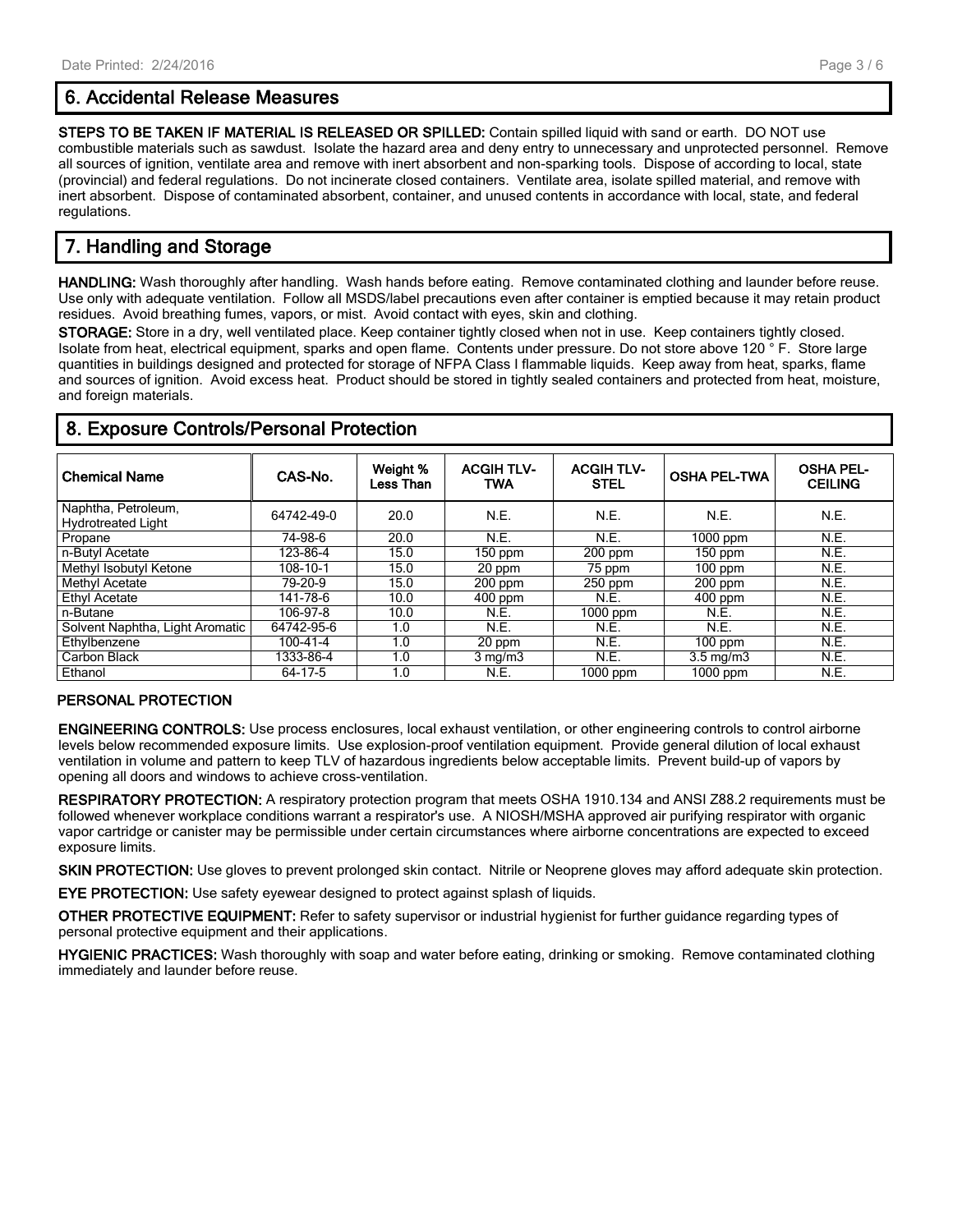# **9. Physical and Chemical Properties**

| Appearance:<br>Odor:<br><b>Relative Density:</b><br>Freeze Point, °C:<br><b>Solubility in Water:</b><br>Decompostion Temp., °C: | Aerosolized Mist<br>Solvent Like<br>0.737<br>N.D.<br>Negligible<br>N.D. | <b>Physical State:</b><br><b>Odor Threshold:</b><br>pH:<br><b>Viscosity:</b><br>Partition Coefficient, n-octanol/<br>water: | Liguid<br>N.E.<br>N.A.<br>No Information<br>N.D. |
|---------------------------------------------------------------------------------------------------------------------------------|-------------------------------------------------------------------------|-----------------------------------------------------------------------------------------------------------------------------|--------------------------------------------------|
| Boiling Range, °C:                                                                                                              | $-37 - 537$                                                             | <b>Explosive Limits, vol%:</b>                                                                                              | $0.9 - 16.0$                                     |
| <b>Flammability:</b>                                                                                                            | <b>Supports Combustion</b>                                              | Flash Point, °C:                                                                                                            | -96                                              |
| <b>Evaporation Rate:</b>                                                                                                        | <b>Faster than Ether</b>                                                | Auto-ignition Temp., °C:                                                                                                    | N.D.                                             |
| <b>Vapor Density:</b>                                                                                                           | Heavier than Air                                                        | <b>Vapor Pressure:</b>                                                                                                      | N.D.                                             |

(See "Other information" Section for abbreviation legend)

# **10. Stability and Reactivity**

**CONDITIONS TO AVOID:** Avoid temperatures above 120°F (49°C). Avoid contact with strong acid and strong bases. Avoid all possible sources of ignition.

**INCOMPATIBILITY:** Incompatible with strong oxidizing agents, strong acids and strong alkalies.

**HAZARDOUS DECOMPOSITION:** By open flame, carbon monoxide and carbon dioxide. When heated to decomposition, it emits acrid smoke and irritating fumes. Contains solvents which may form carbon monoxide, carbon dioxide, and formaldehyde.

**HAZARDOUS POLYMERIZATION:** Will not occur under normal conditions.

**STABILITY:** This product is stable under normal storage conditions. May form peroxides of unkown stability.

## **11. Toxicological information**

**EFFECTS OF OVEREXPOSURE - EYE CONTACT:** Causes Serious Eye Irritation

**EFFECTS OF OVEREXPOSURE - SKIN CONTACT:** May cause skin irritation. Allergic reactions are possible.

**EFFECTS OF OVEREXPOSURE - INHALATION:** Harmful if inhaled. High gas, vapor, mist or dust concentrations may be harmful if inhaled. Avoid breathing fumes, spray, vapors, or mist. High vapor concentrations are irritating to the eyes, nose, throat and lungs. Prolonged or excessive inhalation may cause respiratory tract irritation.

**EFFECTS OF OVEREXPOSURE - INGESTION:** Harmful if swallowed.

**EFFECTS OF OVEREXPOSURE - CHRONIC HAZARDS:** May cause central nervous system disorder (e.g., narcosis involving a loss of coordination, weakness, fatigue, mental confusion, and blurred vision) and/or damage. High concentrations may lead to central nervous system effects (drowsiness, dizziness, nausea, headaches, paralysis, and blurred vision) and/or damage. Reports have associated repeated and prolonged occupational overexposure to solvents with permanent brain and nervous system damage. Contains carbon black. Chronic inflammation, lung fibrosis, and lung tumors have been observed in some rats experimentally exposed for long periods of time to excessive concentrations of carbon black and several insoluble fine dust particles. Tumors have not been observed in other animal species (i.e., mouse and hamster) under similar circumstances and study conditions. Epidemiological studies of North American workers show no evidence of clinically significant adverse health effects due to occupational exposure to carbon black.

Carbon black is listed as a Group 2B-"Possibly carcinogenic to humans" by IARC and is proposed to be listed as A4- "not classified as a human carcinogen" by the American Conference of Governmental Industrial Hygienists. Significant exposure is not anticipated during brush application or drying. Risk of overexposure depends on duration and level of exposure to dust from repeated sanding of surfaces or spray mist and the actual concentration of carbon black in the formula. IARC lists Ethylbenzene as a possible human carcinogen (group 2B).

**PRIMARY ROUTE(S) OF ENTRY:** Eye Contact, Ingestion, Inhalation, Skin Absorption, Skin Contact

## **ACUTE TOXICITY VALUES The acute effects of this product have not been tested. Data on individual components are tabulated below:**

| CAS-No.    | <b>Chemical Name</b>                   | Oral LD50       | Dermal LD50         | Vapor LC50      |
|------------|----------------------------------------|-----------------|---------------------|-----------------|
| 64742-49-0 | Naphtha, Petroleum, Hydrotreated Light | >5000 mg/kg Rat | >3160 mg/kg Rabbit  | >4951 mg/L Rat  |
| 74-98-6    | Propane                                | N.I             | N.I.                | 658 mg/L Rat    |
| 123-86-4   | n-Butyl Acetate                        | 10768 mg/kg Rat | >17600 mg/kg Rabbit | $>$ 21 mg/L Rat |
| 108-10-1   | Methyl Isobutyl Ketone                 | 2080 mg/kg Rat  | 3000 mg/kg Rabbit   | 8.2 mg/L Rat    |
| 79-20-9    | Methyl Acetate                         | >5000 mg/kg Rat | >5000 mg/kg Rabbit  | N.I.            |
| 141-78-6   | Ethyl Acetate                          | 5620 mg/kg Rat  | >18000 mg/kg Rabbit | N.I.            |
| 106-97-8   | n-Butane                               | N.I.            | N.I.                | 658 mg/L Rat    |
| 64742-95-6 | Solvent Naphtha, Light Aromatic        | 8400 mg/kg Rat  | >2000 mg/kg Rabbit  | N.I.            |
| 100-41-4   | Ethylbenzene                           | 3500 mg/kg Rat  | 15400 mg/kg Rabbit  | 17.2 mg/L Rat   |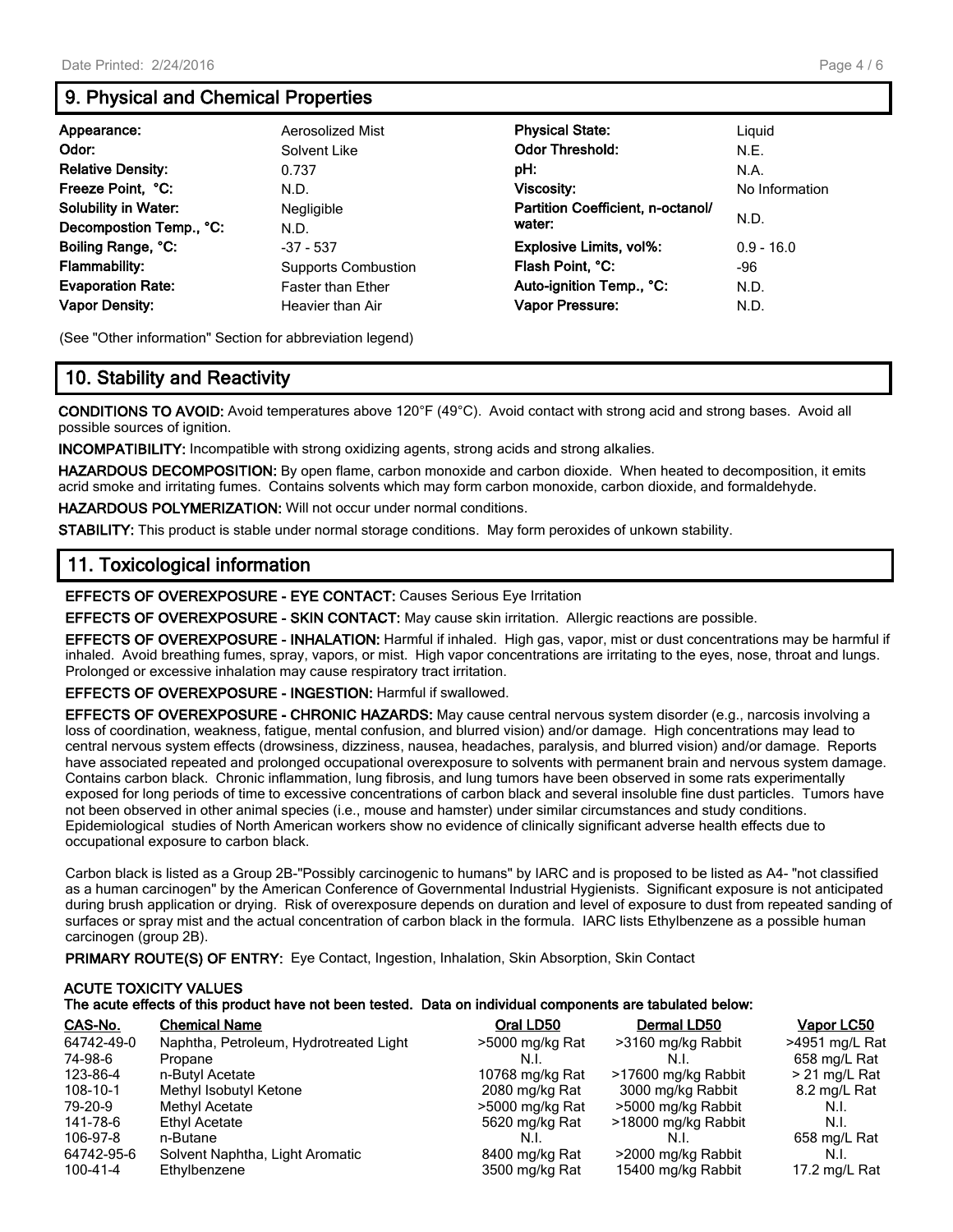| 1333-86-4 | Carbon Black | >15400 mg/kg Rat | - N.i.              | - N.i.          |
|-----------|--------------|------------------|---------------------|-----------------|
| 64-17-5   | Ethanol      | 7060 mg/kg Rat   | 15,800 mg/kg Rabbit | 30,000 mg/l Rat |

N.I. - No Information

## **12. Ecological Information**

**ECOLOGICAL INFORMATION:** Product is a mixture of listed components.

## **13. Disposal Information**

**DISPOSAL INFORMATION:** Dispose of material in accordance to local, state, and federal regulations and ordinances. Do not allow to enter waterways, wastewater, soil, storm drains or sewer systems.

# **14. Transport Information**

|                              | Domestic (USDOT)                        | International (IMDG) | Air (IATA) | TDG (Canada)                                   |
|------------------------------|-----------------------------------------|----------------------|------------|------------------------------------------------|
| <b>UN Number:</b>            | N.A.                                    | 1950                 | 1950       | N.A.                                           |
| <b>Proper Shipping Name:</b> | Paint Products in<br>Limited Quantities | Aerosols             | Aerosols   | Paint Products in<br><b>Limited Quantities</b> |
| <b>Hazard Class:</b>         | N.A.                                    | 2.1                  | 2.1        | N.A.                                           |
| <b>Packing Group:</b>        | N.A.                                    | N.A.                 | N.A.       | N.A.                                           |
| <b>Limited Quantity:</b>     | Yes                                     | Yes                  | Yes        | Yes                                            |

## **15. Regulatory Information**

## **U.S. Federal Regulations:**

#### **CERCLA - SARA Hazard Category**

This product has been reviewed according to the EPA 'Hazard Categories' promulgated under Sections 311 and 312 of the Superfund Amendment and Reauthorization Act of 1986 (SARA Title III) and is considered, under applicable definitions, to meet the following categories:

Fire Hazard, Pressure Hazard, Acute Health Hazard, Chronic Health Hazard

#### **Sara Section 313:**

This product contains the following substances subject to the reporting requirements of Section 313 of Title III of the Superfund Amendment and Reauthorization Act of 1986 and 40 CFR part 372:

| <b>Chemical Name</b>   | CAS-No.  |
|------------------------|----------|
| Methyl Isobutyl Ketone | 108-10-1 |
| Ethylbenzene           | 100-41-4 |

#### **Toxic Substances Control Act:**

This product contains the following chemical substances subject to the reporting requirements of TSCA 12(b) if exported from the United States:

**Chemical Name CAS-No.**

| <b>Chemical Name</b> | <b>CAS-N</b> |
|----------------------|--------------|
| Acetaldehyde         | 75-07-0      |